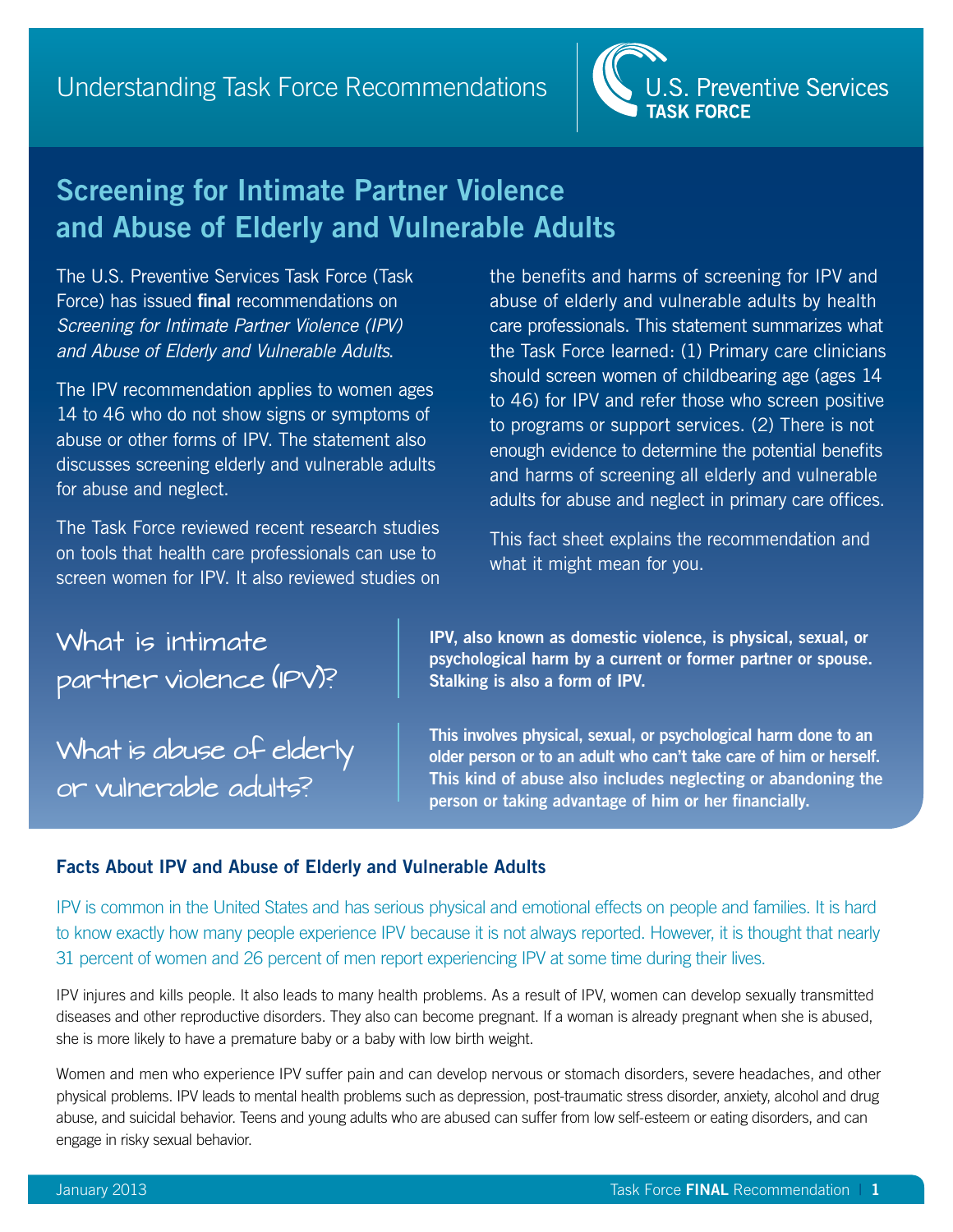Abuse of elderly and vulnerable adults also is a serious and common problem. There is not much information about how many elderly and vulnerable adults are abused, but different studies report that 2 percent to as many as 25 percent of people in these groups may experience abuse or neglect. This kind of abuse is often not reported because of fear or shame.

#### Potential Benefits and Harms of Screening for IPV and Abuse of Elderly and Vulnerable Adults

The main potential benefit of screening for IPV and of screening elderly and vulnerable adults for abuse is to identify people who are being abused so they can get help. The Task Force found that IPV screening can identify current or past abuse and increased risk of future abuse in women of childbearing age who do not show signs and symptoms of abuse. The Task Force also found that programs and support services can reduce violence, abuse, and physical and mental harms for women who have experienced IPV. The potential harms of IPV screening and programs are small.

There are very few studies on how to effectively screen for and prevent IPV against men. Very little information is also available on this issue for women who are beyond their childbearing years. More research is needed on IPV among these important groups.

Abuse and neglect of elderly and vulnerable populations is a very serious problem, but the Task Force found no evidence about whether screening can successfully identify elderly or vulnerable adults who are being abused. The Task Force also did not find evidence that screening can help prevent abuse or reduce its harms. Although we hope screening will help people who are being hurt get help, some worry that screening can put people at greater risk and actually result in harm. It is important to learn how to screen both effectively and safely. More research is needed in all of these areas.

# **The Final Recommendations on Screening for Intimate Partner Violence and Abuse of Elderly and Vulnerable Adults: What Do They Mean?**

Here are the Task Force's final recommendations on screening for intimate partner violence and abuse of elderly and vulnerable adults. The recommendations have letter grades. The grades are based on the quality and strength of the evidence about the potential benefits and harms of screening for this purpose. They are also based on the size of the potential benefits and harms. Task Force recommendation grades are explained in the box at the end of this fact sheet.

When the Task Force recommends screening (Grade B), it is because the screening has more potential benefits than potential harms. When there is not enough evidence to judge potential benefits and harms, the Task Force does not make a recommendation for or against screening—it issues an **I Statement**. The Notes explain key ideas.

Visit the Task Force Web site to read the **full recommendation statement**. The statement explains the evidence the Task Force reviewed and how it decided on the grades. An **[evidence report](http://www.uspreventiveservicestaskforce.org/uspstf12/ipvelder/ipvelderart.htm)** provides more detail about the studies the Task Force reviewed.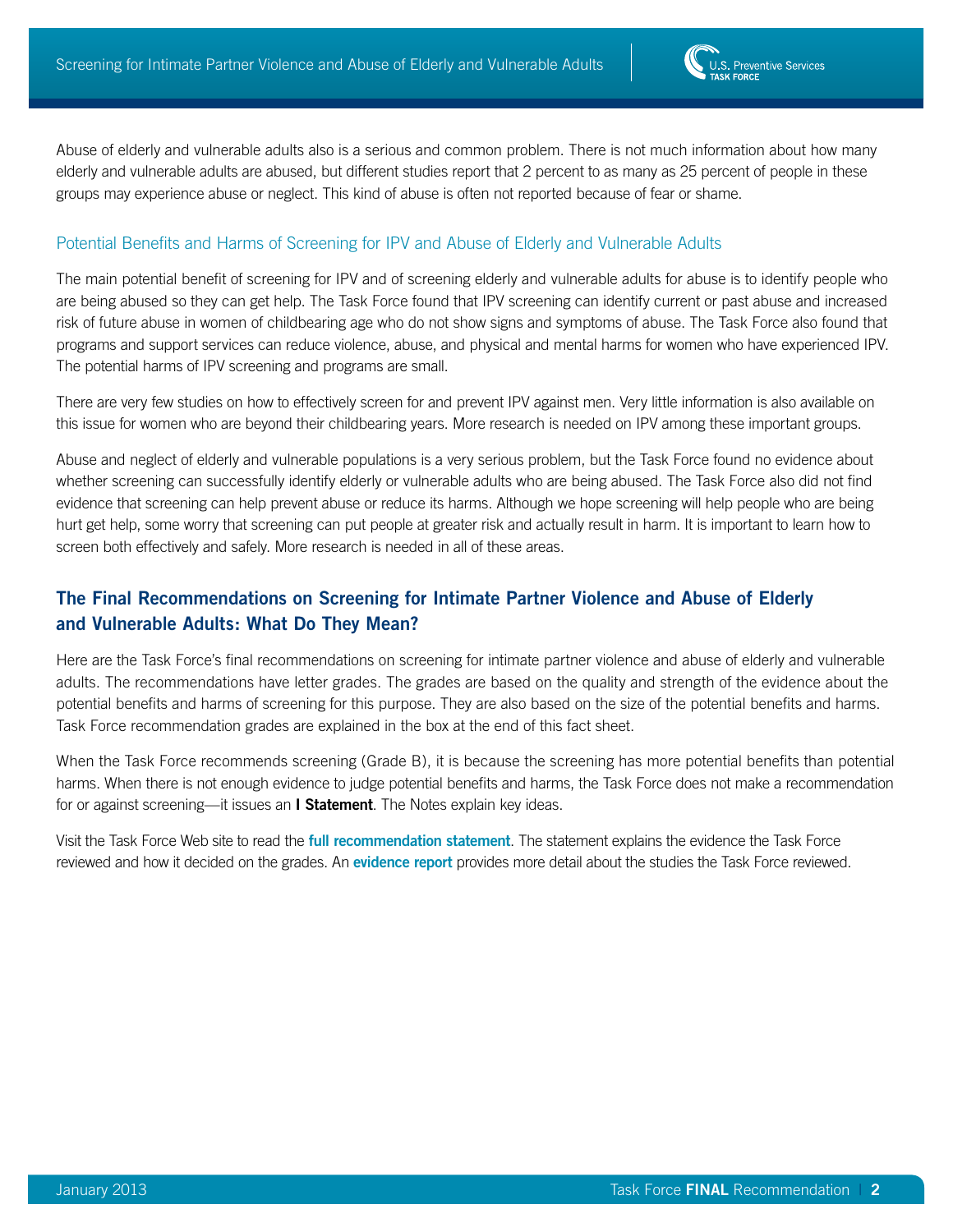The Task Force recommends that clinicians screen women of childbearing age for intimate partner violence and provide or refer women who screen positive to intervention services. **Grade B 1**

The Task Force concludes that the current evidence is insufficient to assess the balance of the benefits and harms of screening all elderly or vulnerable adults for abuse and neglect. **I Statement 2**

# **Notes**

### clinicians **1**

Health care professionals, including doctors, nurses, physicians assistants, and nurse practitioners.

#### women of childbearing age Women between the ages

of 14 and 46.

#### screen positive

Answers to screening questions that suggest a woman has been abused, is being abused, or is at risk of abuse.

#### intervention services

Programs such as counseling, home visits, referrals to community services, and support. These services can be provided by clinicians, nurses, social workers, mentors, or community workers.

# evidence is insufficient **2**

The Task Force did not find enough information on screening in this population to determine potential benefits and harms.

#### vulnerable adults

Those age 18 or older who cannot take care of themselves because they have a mental, physical, or developmental disability or they have brain damage.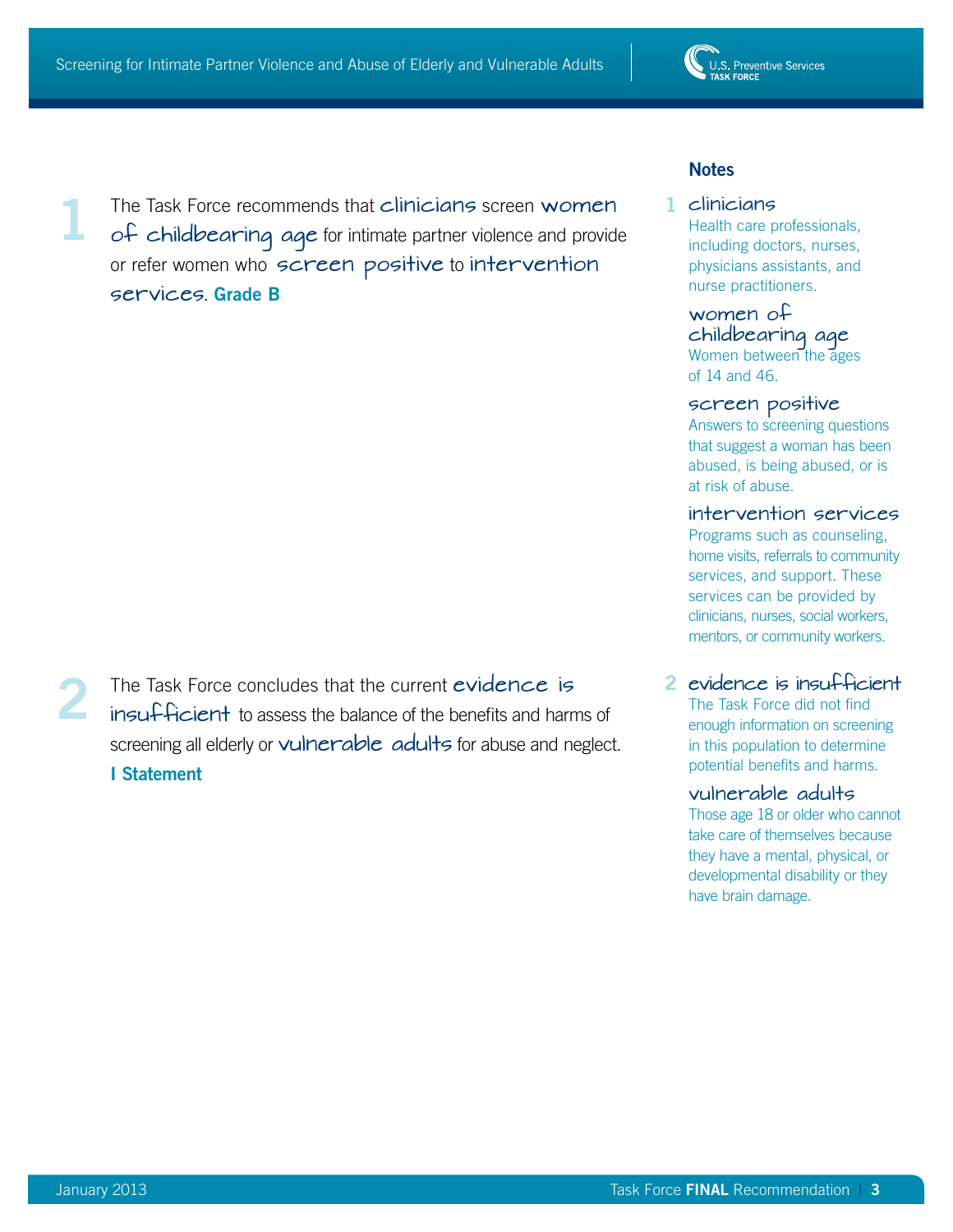# **Screening for IPV and Referral to Programs and Support Services**

Because women often don't want to report IPV, talking about it during an office visit is one way to bring it out in the open so that a health care professional can provide help. If you are a woman in your childbearing years, your clinician may talk with you about IPV. Or, he or she may ask you to complete a questionnaire about IPV.

If your answers suggest that you have been abused or may be at risk for abuse, your clinician can refer to you a program or to support services. These programs and services include counseling, home visits, referrals to community services, and other kinds of support. Programs and services are provided by clinicians, nurses, social workers, mentors, or community workers.

# **What is the U.S. Preventive Services Task Force?**

The Task Force is an independent group of national experts in prevention and evidencebased medicine. The Task Force works to improve the health of all Americans by making evidence-based recommendations about clinical preventive services such as screenings, counseling services, or preventive medicines. The recommendations apply to people with no signs or symptoms of the disease being discussed. Recommendations only address services offered in the primary care setting or services referred by a primary care clinician.

To develop a recommendation statement, Task Force members consider the best available science and research on a topic. For each topic, the Task Force posts draft documents for public comment, including a draft recommendation statement. All comments are reviewed and considered in developing the **[final recommendation statement](http://www.uspreventiveservicestaskforce.org/uspstf12/menohrt/menohrtfinalrs.htm)**. To learn more, visit the **[Task Force Web site](http://www.uspreventiveservicestaskforce.org/index.html)**.

| <b>USPSTF Recommendation Grades</b> |                                                        |
|-------------------------------------|--------------------------------------------------------|
| Grade                               | <b>Definition</b>                                      |
| A                                   | Recommended.                                           |
| B                                   | Recommended.                                           |
| C.                                  | Recommendation depends on the patient's situation.     |
| D                                   | Not recommended.                                       |
| statement                           | There is not enough evidence to make a recommendation. |

**Click Here to Learn More About IPV and Abuse of Elderly and Vulnerable Adults**



- **Take Steps to Protect Yourself from [Relationship Violence](http://healthfinder.gov/HealthTopics/Category/everyday-healthy-living/mental-health-and-relationship/take-steps-to-protect-yourself-from-relationship-violence)**  (healthfinder.gov)
- **Talk with Your Teen About Healthy Relationships**  (healthfinder.gov)
- **Elder Maltreatment** [\(Centers for Disease](http://www.cdc.gov/ViolencePrevention/eldermaltreatment/index.html)  [Control and Prevention\)](http://www.cdc.gov/ViolencePrevention/eldermaltreatment/index.html)

**National Center [on Elder Abuse](http://ncea.aoa.gov/NCEAroot/Main_Site/Index.aspx)**  [\(U.S. Administration](http://ncea.aoa.gov/NCEAroot/Main_Site/Index.aspx)  [on Aging\)](http://ncea.aoa.gov/NCEAroot/Main_Site/Index.aspx)

# **Additional Resources for Clinicians**

**[Intimate Partner Violence: Additional Resources](http://www.cdc.gov/ViolencePrevention/intimatepartnerviolence/resources.html)** (Centers for Disease Control and Prevention)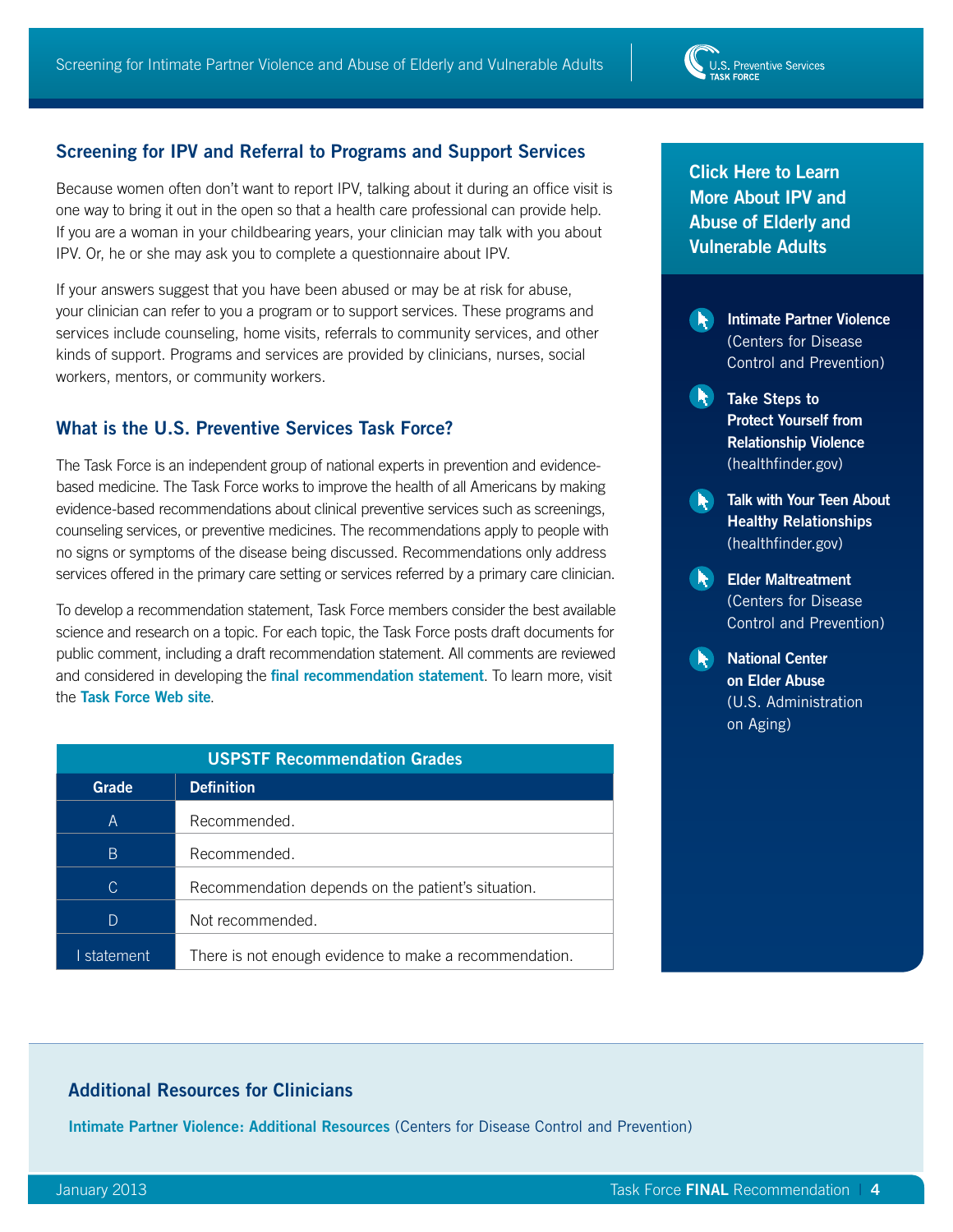# THE JOINT COMMISSION'S STANDARD AND INTENT RELATED TO IPV ASSESSMENTS WITH PATIENTS IS:

# STANDARD PE.1.8

Possible victims of abuse are identified using criteria developed by the hospital.

# INTENT OF PE.1.8

Victims of abuse or neglect may come to a hospital through a variety of channels. The patient may be unable or reluctant to speak of the abuse, and it may not be obvious to the casual observer. Nevertheless, hospital staff members need to know if a patient has been abused, as well as the extent and circumstances of the abuse, to give the patient appropriate care. The hospital has objective criteria for identifying and assessing possible victims of abuse and neglect, and they are used throughout the organization. Staff are to be trained in the use of these criteria.

# THE JOINT COMMISSION'S STANDARD AND INTENT RELATED TO IPV DOCUMENTATION IS:

#### STANDARD PE.8

Patients who are possible victims of alleged or suspected abuse or neglect have special needs relative to the assessment process.

#### INTENT PE.8

As part of the initial screening and assessment process, information and evidentiary material(s) may be collected that could be used in future actions as part of the legal process. The hospital has specific and unique responsibilities for safeguarding such material(s). Policies and procedures define the hospital's responsibility for collecting, retaining, and safeguarding information and evidentiary material(s). Hospital policy defines these activities and specifies who is responsible for carrying them out.

# PC.12

Criteria are used to identify possible vistims of abuse or neglect.

#### PC.12.1

Victims of alleged or suspected abuse or neglect are assessed with the consent of the patient, parent, or legal guardian, or as otherwise provided by law.

#### PC.12.2

Notification and release of information are provided to the proper authorities, as required by law.

# PC.12.3